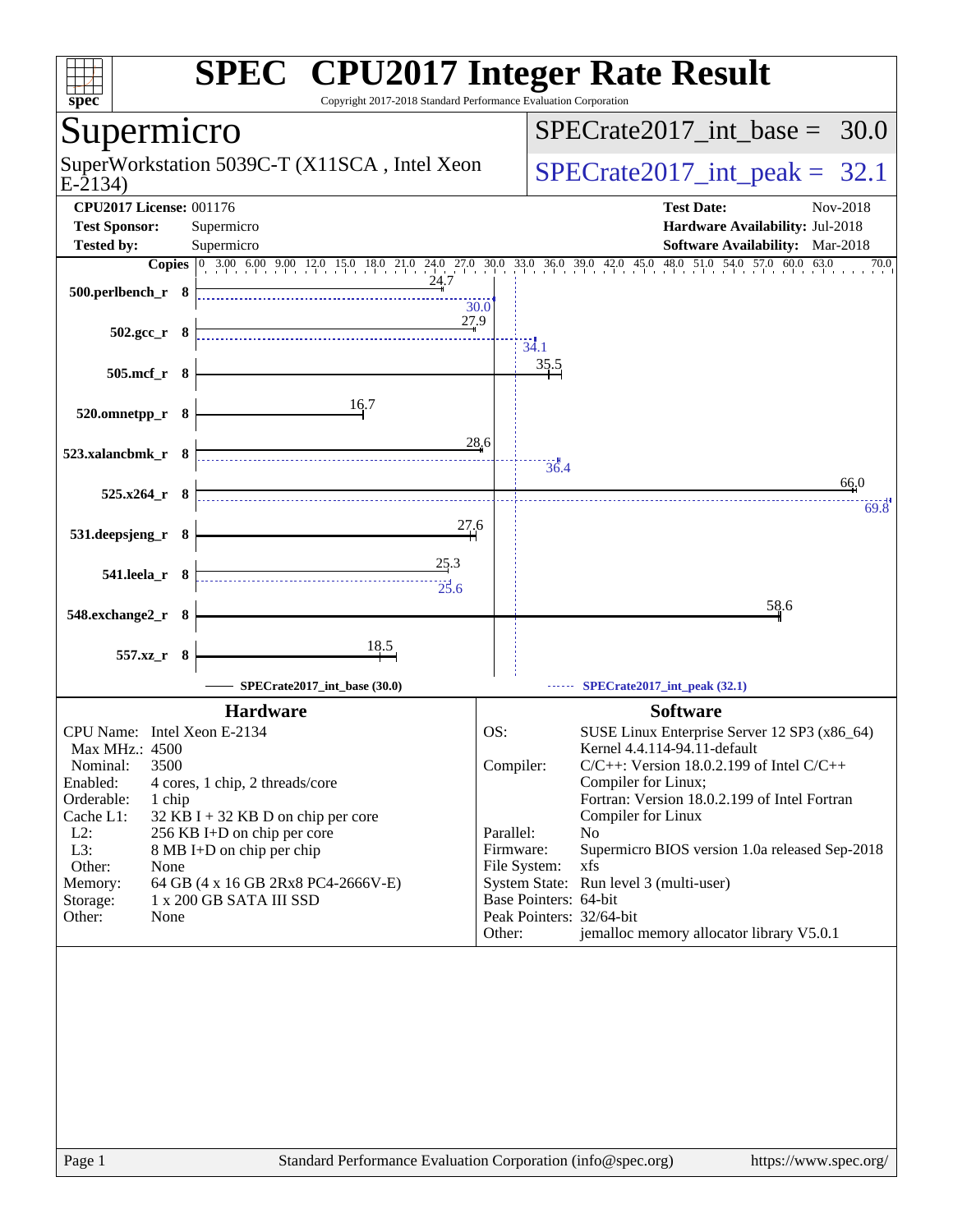

Copyright 2017-2018 Standard Performance Evaluation Corporation

### Supermicro

E-2134) SuperWorkstation 5039C-T (X11SCA, Intel Xeon  $\big|$  SPECrate 2017 int peak = 32.1

SPECrate2017 int\_base =  $30.0$ 

**[CPU2017 License:](http://www.spec.org/auto/cpu2017/Docs/result-fields.html#CPU2017License)** 001176 **[Test Date:](http://www.spec.org/auto/cpu2017/Docs/result-fields.html#TestDate)** Nov-2018

#### **[Test Sponsor:](http://www.spec.org/auto/cpu2017/Docs/result-fields.html#TestSponsor)** Supermicro **[Hardware Availability:](http://www.spec.org/auto/cpu2017/Docs/result-fields.html#HardwareAvailability)** Jul-2018 **[Tested by:](http://www.spec.org/auto/cpu2017/Docs/result-fields.html#Testedby)** Supermicro **[Software Availability:](http://www.spec.org/auto/cpu2017/Docs/result-fields.html#SoftwareAvailability)** Mar-2018

#### **[Results Table](http://www.spec.org/auto/cpu2017/Docs/result-fields.html#ResultsTable)**

| <b>Base</b>               |                |       |                |       |                | <b>Peak</b> |               |                |              |                |              |                |              |
|---------------------------|----------------|-------|----------------|-------|----------------|-------------|---------------|----------------|--------------|----------------|--------------|----------------|--------------|
| <b>Copies</b>             | <b>Seconds</b> | Ratio | <b>Seconds</b> | Ratio | <b>Seconds</b> | Ratio       | <b>Copies</b> | <b>Seconds</b> | <b>Ratio</b> | <b>Seconds</b> | <b>Ratio</b> | <b>Seconds</b> | <b>Ratio</b> |
| 8                         | 513            | 24.8  | 517            | 24.6  | 516            | 24.7        | 8             | 427            | 29.8         | 425            | 30.0         | 425            | 30.0         |
| 8                         | 404            | 28.1  | 406            | 27.9  | 406            | 27.9        | 8             | 332            | 34.2         | 333            | 34.0         | 332            | 34.1         |
| 8                         | 352            | 36.7  | 364            | 35.5  | 366            | 35.4        | 8             | 352            | 36.7         | 364            | 35.5         | 366            | 35.4         |
| 8                         | 626            | 16.8  | 628            | 16.7  | 628            | 16.7        | 8             | 626            | 16.8         | 628            | 16.7         | 628            | 16.7         |
| 8                         | 296            | 28.6  | 295            | 28.6  | 294            | 28.8        | 8             | 231            | 36.5         | 233            | 36.3         | 232            | 36.4         |
| 8                         | 212            | 65.9  | 211            | 66.4  | 212            | 66.0        | 8             | 201            | 69.8         | 202            | 69.4         | 201            | 69.8         |
| 8                         | 326            | 28.1  | 332            | 27.6  | 333            | 27.5        | 8             | 326            | 28.1         | 332            | 27.6         | 333            | 27.5         |
| 8                         | 523            | 25.3  | 523            | 25.3  | 523            | 25.3        | 8             | 518            | 25.6         | 519            | 25.5         | 517            | 25.6         |
| 8                         | 357            | 58.8  | 358            | 58.5  | 357            | 58.6        | 8             | 357            | 58.8         | 358            | 58.5         | 357            | 58.6         |
| 8                         | 429            | 20.1  | 468            | 18.5  | 467            | 18.5        | 8             | 429            | 20.1         | 468            | 18.5         | 467            | 18.5         |
| $SPECrate2017$ int base = |                |       |                |       |                |             |               |                |              |                |              |                |              |
|                           |                |       | 30.0           |       |                |             |               |                |              |                |              |                |              |

**[SPECrate2017\\_int\\_peak =](http://www.spec.org/auto/cpu2017/Docs/result-fields.html#SPECrate2017intpeak) 32.1**

Results appear in the [order in which they were run](http://www.spec.org/auto/cpu2017/Docs/result-fields.html#RunOrder). Bold underlined text [indicates a median measurement](http://www.spec.org/auto/cpu2017/Docs/result-fields.html#Median).

#### **[Submit Notes](http://www.spec.org/auto/cpu2017/Docs/result-fields.html#SubmitNotes)**

 The taskset mechanism was used to bind copies to processors. The config file option 'submit' was used to generate taskset commands to bind each copy to a specific processor. For details, please see the config file.

#### **[Operating System Notes](http://www.spec.org/auto/cpu2017/Docs/result-fields.html#OperatingSystemNotes)**

Stack size set to unlimited using "ulimit -s unlimited"

#### **[General Notes](http://www.spec.org/auto/cpu2017/Docs/result-fields.html#GeneralNotes)**

Environment variables set by runcpu before the start of the run: LD\_LIBRARY\_PATH = "/home/cpu2017/lib/ia32:/home/cpu2017/lib/intel64:/home/cpu2017/je5.0.1-32:/home/cpu2017/je5.0.1-64"

 Binaries compiled on a system with 1x Intel Core i7-6700K CPU + 32GB RAM memory using Redhat Enterprise Linux 7.5 Transparent Huge Pages enabled by default Prior to runcpu invocation Filesystem page cache synced and cleared with: sync; echo 3> /proc/sys/vm/drop\_caches

 Yes: The test sponsor attests, as of date of publication, that CVE-2017-5754 (Meltdown) is mitigated in the system as tested and documented. Yes: The test sponsor attests, as of date of publication, that CVE-2017-5753 (Spectre variant 1) is mitigated in the system as tested and documented. Yes: The test sponsor attests, as of date of publication, that CVE-2017-5715 (Spectre variant 2) is mitigated in the system as tested and documented.

**(Continued on next page)**

| Page 2 | Standard Performance Evaluation Corporation (info@spec.org) | https://www.spec.org/ |
|--------|-------------------------------------------------------------|-----------------------|
|        |                                                             |                       |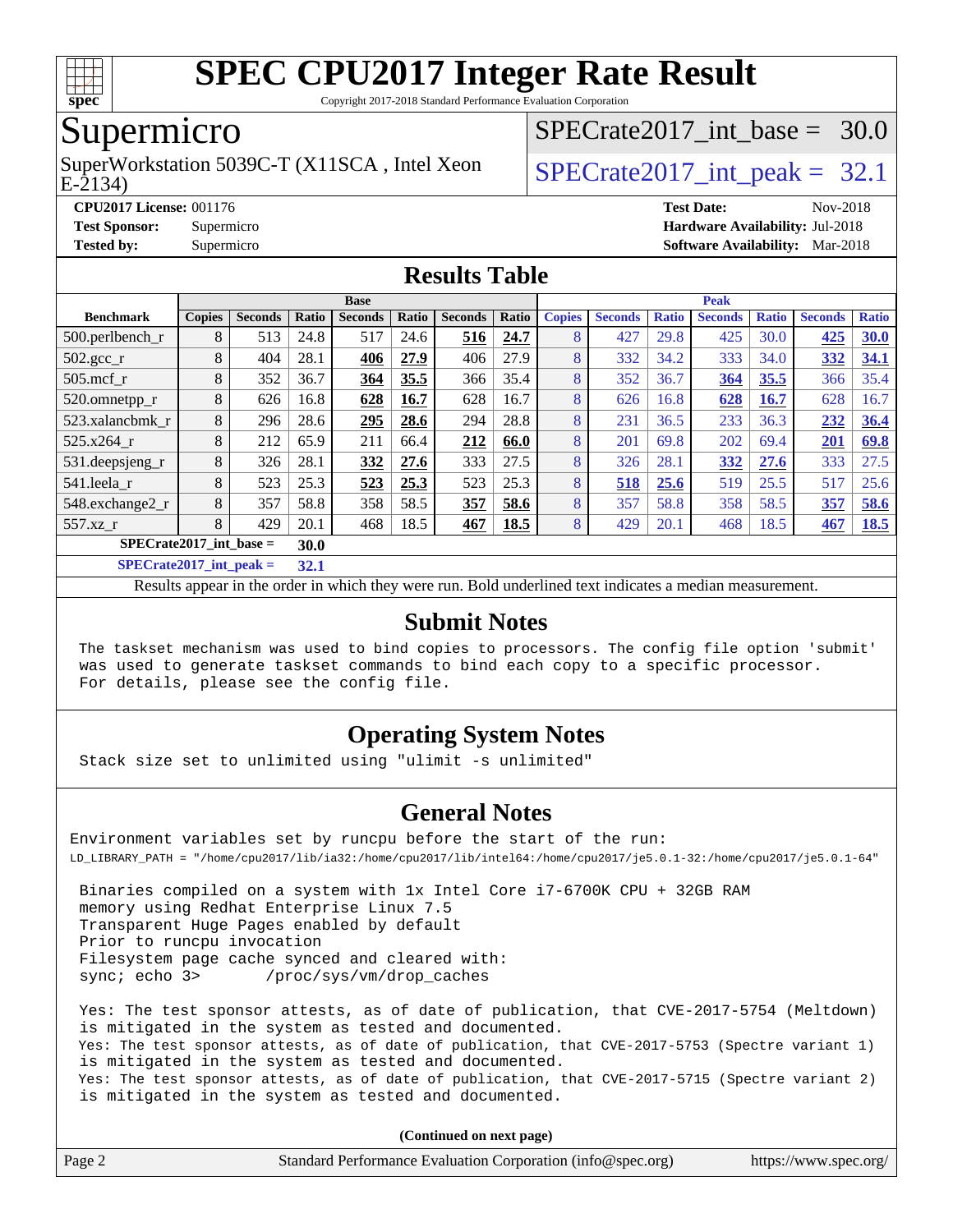

Copyright 2017-2018 Standard Performance Evaluation Corporation

#### Supermicro

E-2134) SuperWorkstation 5039C-T (X11SCA, Intel Xeon  $\big|$  SPECrate 2017 int peak = 32.1

SPECrate2017 int\_base =  $30.0$ 

**[CPU2017 License:](http://www.spec.org/auto/cpu2017/Docs/result-fields.html#CPU2017License)** 001176 **[Test Date:](http://www.spec.org/auto/cpu2017/Docs/result-fields.html#TestDate)** Nov-2018

**[Test Sponsor:](http://www.spec.org/auto/cpu2017/Docs/result-fields.html#TestSponsor)** Supermicro **[Hardware Availability:](http://www.spec.org/auto/cpu2017/Docs/result-fields.html#HardwareAvailability)** Jul-2018 **[Tested by:](http://www.spec.org/auto/cpu2017/Docs/result-fields.html#Testedby)** Supermicro **[Software Availability:](http://www.spec.org/auto/cpu2017/Docs/result-fields.html#SoftwareAvailability)** Mar-2018

Page 3 Standard Performance Evaluation Corporation [\(info@spec.org\)](mailto:info@spec.org) <https://www.spec.org/> **[General Notes \(Continued\)](http://www.spec.org/auto/cpu2017/Docs/result-fields.html#GeneralNotes)** jemalloc, a general purpose malloc implementation built with the RedHat Enterprise 7.5, and the system compiler gcc 4.8.5 sources available from jemalloc.net or <https://github.com/jemalloc/jemalloc/releases> **[Platform Notes](http://www.spec.org/auto/cpu2017/Docs/result-fields.html#PlatformNotes)** Sysinfo program /home/cpu2017/bin/sysinfo Rev: r5974 of 2018-05-19 9bcde8f2999c33d61f64985e45859ea9 running on linux-65nv Mon Nov 19 11:41:53 2018 SUT (System Under Test) info as seen by some common utilities. For more information on this section, see <https://www.spec.org/cpu2017/Docs/config.html#sysinfo> From /proc/cpuinfo model name : Intel(R) Xeon(R) E-2134 CPU @ 3.50GHz 1 "physical id"s (chips) 8 "processors" cores, siblings (Caution: counting these is hw and system dependent. The following excerpts from /proc/cpuinfo might not be reliable. Use with caution.) cpu cores : 4 siblings : 8 physical 0: cores 0 1 2 3 From lscpu: Architecture: x86\_64 CPU op-mode(s): 32-bit, 64-bit Byte Order: Little Endian  $CPU(s): 8$  On-line CPU(s) list: 0-7 Thread(s) per core: 2 Core(s) per socket: 4 Socket(s): 1 NUMA node(s): 1<br>Vendor ID: Ge GenuineIntel CPU family: 6 Model: 158 Model name: Intel(R) Xeon(R) E-2134 CPU @ 3.50GHz Stepping: 10 CPU MHz: 4427.091 CPU max MHz: 4500.0000 CPU min MHz: 800.0000 BogoMIPS: 7007.96 Virtualization: VT-x L1d cache: 32K L1i cache: 32K **(Continued on next page)**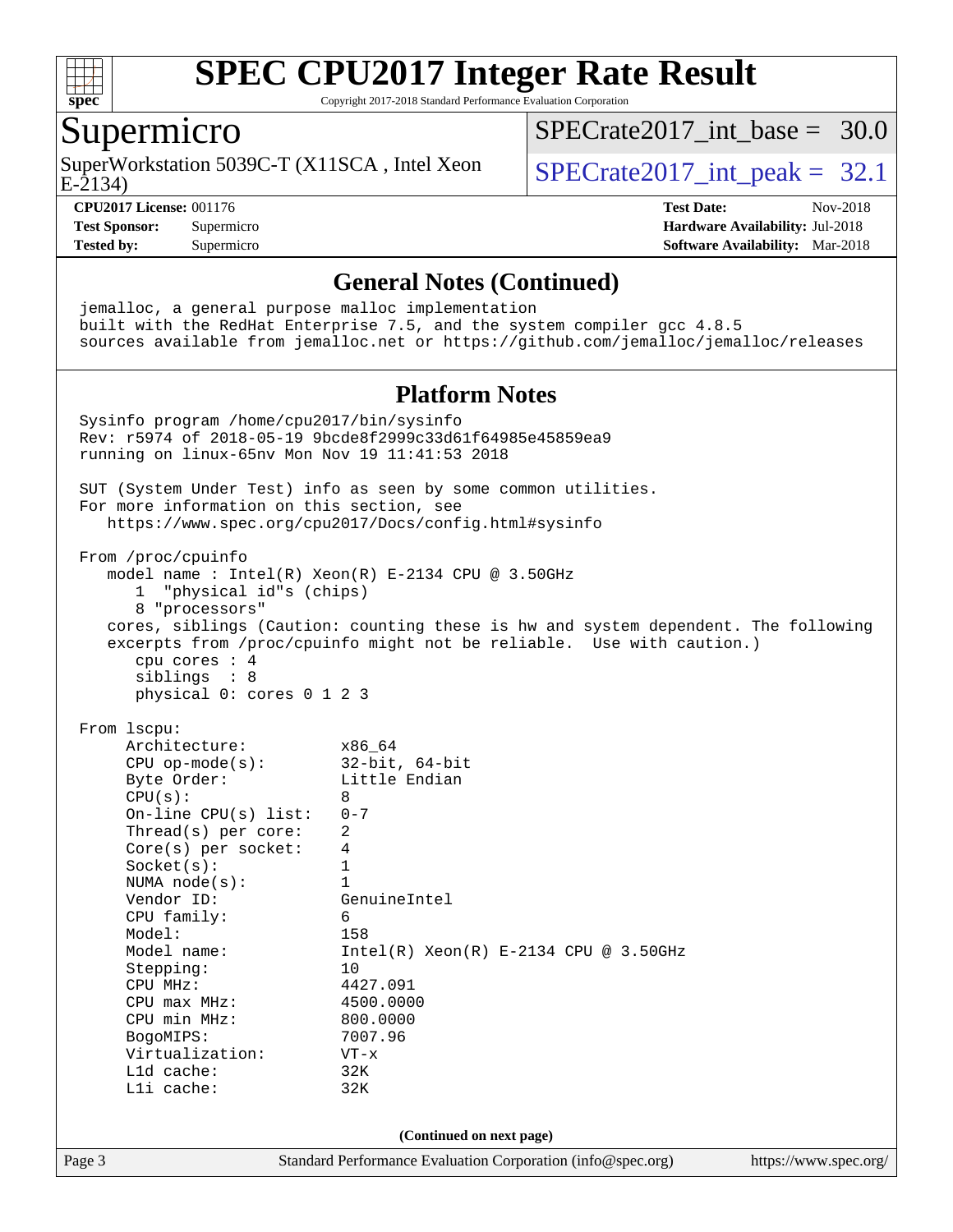

Copyright 2017-2018 Standard Performance Evaluation Corporation

#### Supermicro

E-2134) SuperWorkstation 5039C-T (X11SCA, Intel Xeon  $\big|$  SPECrate 2017 int peak = 32.1

SPECrate2017 int\_base =  $30.0$ 

**[Test Sponsor:](http://www.spec.org/auto/cpu2017/Docs/result-fields.html#TestSponsor)** Supermicro **[Hardware Availability:](http://www.spec.org/auto/cpu2017/Docs/result-fields.html#HardwareAvailability)** Jul-2018

**[CPU2017 License:](http://www.spec.org/auto/cpu2017/Docs/result-fields.html#CPU2017License)** 001176 **[Test Date:](http://www.spec.org/auto/cpu2017/Docs/result-fields.html#TestDate)** Nov-2018

**[Tested by:](http://www.spec.org/auto/cpu2017/Docs/result-fields.html#Testedby)** Supermicro **[Software Availability:](http://www.spec.org/auto/cpu2017/Docs/result-fields.html#SoftwareAvailability)** Mar-2018

#### **[Platform Notes \(Continued\)](http://www.spec.org/auto/cpu2017/Docs/result-fields.html#PlatformNotes)**

 L2 cache: 256K L3 cache: 8192K NUMA node0 CPU(s): 0-7 Flags: fpu vme de pse tsc msr pae mce cx8 apic sep mtrr pge mca cmov pat pse36 clflush dts acpi mmx fxsr sse sse2 ss ht tm pbe syscall nx pdpe1gb rdtscp lm constant\_tsc art arch\_perfmon pebs bts rep\_good nopl xtopology nonstop\_tsc aperfmperf eagerfpu pni pclmulqdq dtes64 monitor ds\_cpl vmx smx est tm2 ssse3 sdbg fma cx16 xtpr pdcm pcid sse4\_1 sse4\_2 x2apic movbe popcnt tsc\_deadline\_timer aes xsave avx f16c rdrand lahf\_lm abm 3dnowprefetch ida arat epb invpcid\_single pln pts dtherm hwp hwp\_notify hwp\_act\_window hwp\_epp intel\_pt rsb\_ctxsw spec\_ctrl retpoline kaiser tpr\_shadow vnmi flexpriority ept vpid fsgsbase tsc\_adjust bmi1 hle avx2 smep bmi2 erms invpcid rtm mpx rdseed adx smap clflushopt xsaveopt xsavec xgetbv1 /proc/cpuinfo cache data cache size : 8192 KB From numactl --hardware WARNING: a numactl 'node' might or might not correspond to a physical chip. available: 1 nodes (0) node 0 cpus: 0 1 2 3 4 5 6 7 node 0 size: 64284 MB node 0 free: 63783 MB node distances: node 0 0: 10 From /proc/meminfo MemTotal: 65827044 kB HugePages\_Total: 0 Hugepagesize: 2048 kB From /etc/\*release\* /etc/\*version\* SuSE-release: SUSE Linux Enterprise Server 12 (x86\_64) VERSION = 12 PATCHLEVEL = 3 # This file is deprecated and will be removed in a future service pack or release. # Please check /etc/os-release for details about this release. os-release: NAME="SLES" VERSION="12-SP3" VERSION\_ID="12.3" PRETTY\_NAME="SUSE Linux Enterprise Server 12 SP3" ID="sles" ANSI\_COLOR="0;32" CPE\_NAME="cpe:/o:suse:sles:12:sp3" **(Continued on next page)**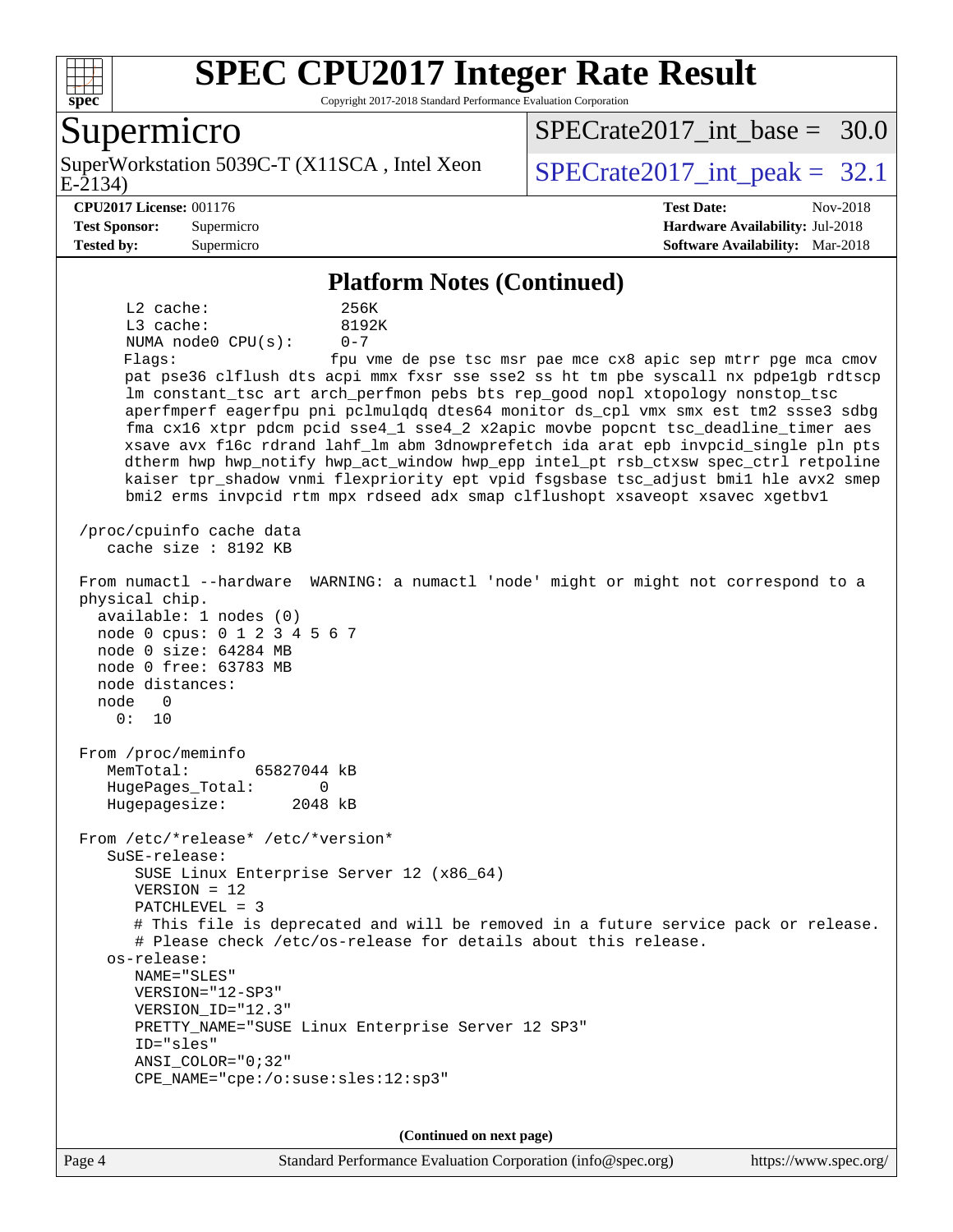

Copyright 2017-2018 Standard Performance Evaluation Corporation

#### Supermicro

E-2134) SuperWorkstation 5039C-T (X11SCA, Intel Xeon  $\big|$  SPECrate 2017 int peak = 32.1

SPECrate2017 int\_base =  $30.0$ 

**[CPU2017 License:](http://www.spec.org/auto/cpu2017/Docs/result-fields.html#CPU2017License)** 001176 **[Test Date:](http://www.spec.org/auto/cpu2017/Docs/result-fields.html#TestDate)** Nov-2018 **[Test Sponsor:](http://www.spec.org/auto/cpu2017/Docs/result-fields.html#TestSponsor)** Supermicro **[Hardware Availability:](http://www.spec.org/auto/cpu2017/Docs/result-fields.html#HardwareAvailability)** Jul-2018 **[Tested by:](http://www.spec.org/auto/cpu2017/Docs/result-fields.html#Testedby)** Supermicro **[Software Availability:](http://www.spec.org/auto/cpu2017/Docs/result-fields.html#SoftwareAvailability)** Mar-2018

#### **[Platform Notes \(Continued\)](http://www.spec.org/auto/cpu2017/Docs/result-fields.html#PlatformNotes)**

uname -a:

 Linux linux-65nv 4.4.114-94.11-default #1 SMP Thu Feb 1 19:28:26 UTC 2018 (4309ff9) x86\_64 x86\_64 x86\_64 GNU/Linux

Kernel self-reported vulnerability status:

 CVE-2017-5754 (Meltdown): Mitigation: PTI CVE-2017-5753 (Spectre variant 1): Mitigation: Barriers CVE-2017-5715 (Spectre variant 2): Mitigation: IBRS+IBPB

run-level 3 Nov 19 11:23

 SPEC is set to: /home/cpu2017 Filesystem Type Size Used Avail Use% Mounted on /dev/sda3 xfs 145G 27G 118G 19% /home

 Additional information from dmidecode follows. WARNING: Use caution when you interpret this section. The 'dmidecode' program reads system data which is "intended to allow hardware to be accurately determined", but the intent may not be met, as there are frequent changes to hardware, firmware, and the "DMTF SMBIOS" standard. BIOS American Megatrends Inc. 1.0a 09/27/2018

Memory:

4x Micron 18ADF2G72AZ-2G6H1R 16 GB 2 rank 2667

(End of data from sysinfo program)

#### **[Compiler Version Notes](http://www.spec.org/auto/cpu2017/Docs/result-fields.html#CompilerVersionNotes)**

| Page 5 |                           | Standard Performance Evaluation Corporation (info@spec.org)                | https://www.spec.org/ |
|--------|---------------------------|----------------------------------------------------------------------------|-----------------------|
|        |                           | (Continued on next page)                                                   |                       |
|        |                           | CXXC 520.omnetpp $r(base)$ 523.xalancbmk $r(base)$ 531.deepsjeng $r(base)$ |                       |
|        | icc (ICC) 18.0.2 20180210 | Copyright (C) 1985-2018 Intel Corporation. All rights reserved.            |                       |
| CC.    | $557.xx$ r(peak)          | 500.perlbench r(peak) 502.qcc r(peak) 505.mcf r(peak) 525.x264 r(peak)     |                       |
|        | icc (ICC) 18.0.2 20180210 | Copyright (C) 1985-2018 Intel Corporation. All rights reserved.            |                       |
| CC.    | $557.xx$ $r(base)$        | 500.perlbench_r(base) 502.gcc_r(base) 505.mcf_r(base) 525.x264_r(base)     |                       |
|        |                           |                                                                            |                       |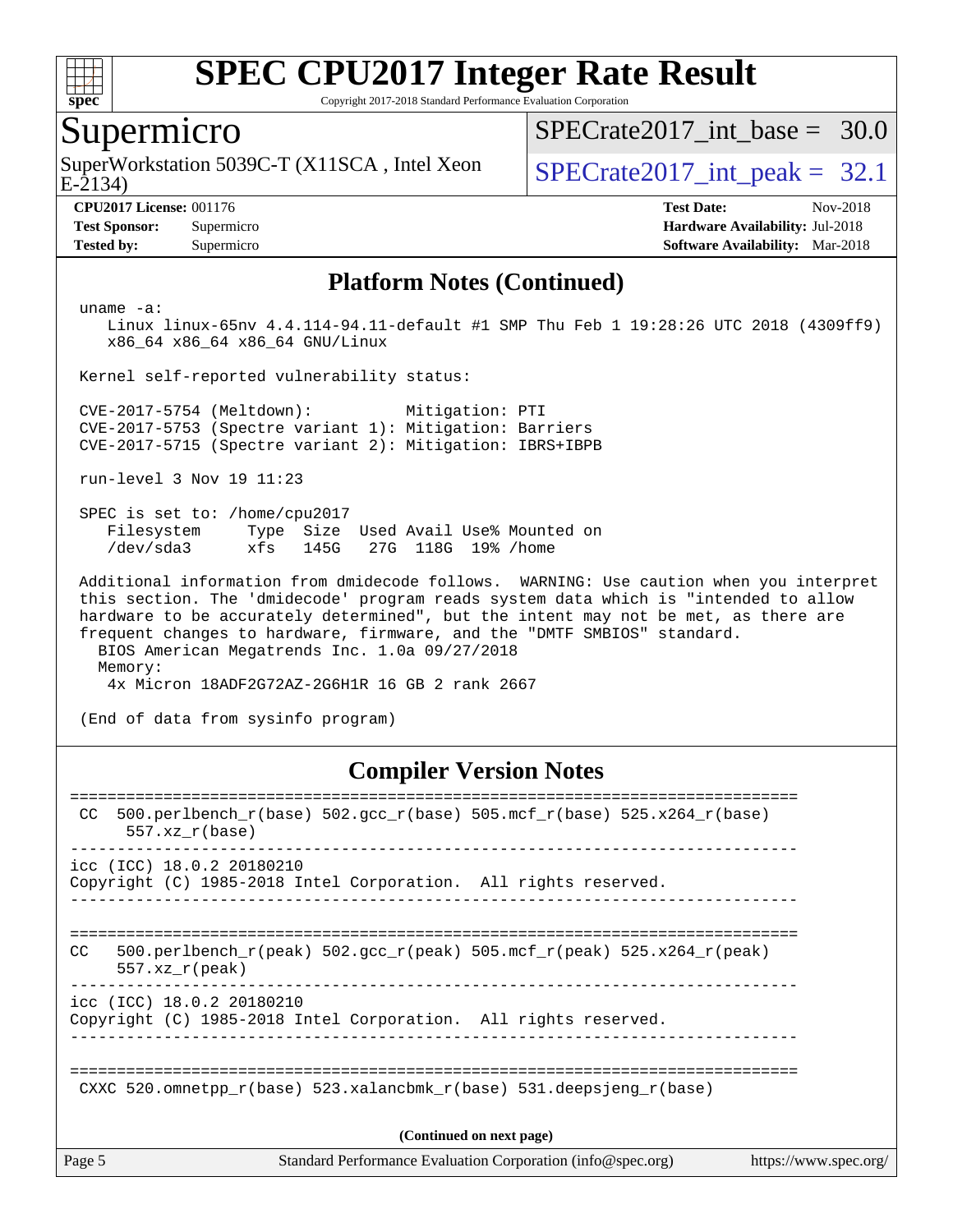

Copyright 2017-2018 Standard Performance Evaluation Corporation

#### Supermicro

SuperWorkstation 5039C-T (X11SCA, Intel Xeon  $\big|$  SPECrate2017 int peak = 32.1

SPECrate2017 int\_base =  $30.0$ 

E-2134)

**[CPU2017 License:](http://www.spec.org/auto/cpu2017/Docs/result-fields.html#CPU2017License)** 001176 **[Test Date:](http://www.spec.org/auto/cpu2017/Docs/result-fields.html#TestDate)** Nov-2018 **[Test Sponsor:](http://www.spec.org/auto/cpu2017/Docs/result-fields.html#TestSponsor)** Supermicro **[Hardware Availability:](http://www.spec.org/auto/cpu2017/Docs/result-fields.html#HardwareAvailability)** Jul-2018 **[Tested by:](http://www.spec.org/auto/cpu2017/Docs/result-fields.html#Testedby)** Supermicro **[Software Availability:](http://www.spec.org/auto/cpu2017/Docs/result-fields.html#SoftwareAvailability)** Mar-2018

#### **[Compiler Version Notes \(Continued\)](http://www.spec.org/auto/cpu2017/Docs/result-fields.html#CompilerVersionNotes)**

541.leela\_r(base)

----------------------------------------------------------------------------- icpc (ICC) 18.0.2 20180210 Copyright (C) 1985-2018 Intel Corporation. All rights reserved. ------------------------------------------------------------------------------

============================================================================== CXXC 520.omnetpp\_r(peak) 523.xalancbmk\_r(peak) 531.deepsjeng\_r(peak)

541.leela\_r(peak)

----------------------------------------------------------------------------- icpc (ICC) 18.0.2 20180210

Copyright (C) 1985-2018 Intel Corporation. All rights reserved. ------------------------------------------------------------------------------

| 耳ぺ | 548.exchange2 r(base) |  |  |  |  |
|----|-----------------------|--|--|--|--|

------------------------------------------------------------------------------

ifort (IFORT) 18.0.2 20180210 Copyright (C) 1985-2018 Intel Corporation. All rights reserved. ------------------------------------------------------------------------------

============================================================================== FC 548.exchange2\_r(peak) ----------------------------------------------------------------------------- ifort (IFORT) 18.0.2 20180210 Copyright (C) 1985-2018 Intel Corporation. All rights reserved. ------------------------------------------------------------------------------

### **[Base Compiler Invocation](http://www.spec.org/auto/cpu2017/Docs/result-fields.html#BaseCompilerInvocation)**

[C benchmarks](http://www.spec.org/auto/cpu2017/Docs/result-fields.html#Cbenchmarks): [icc -m64 -std=c11](http://www.spec.org/cpu2017/results/res2018q4/cpu2017-20181127-09964.flags.html#user_CCbase_intel_icc_64bit_c11_33ee0cdaae7deeeab2a9725423ba97205ce30f63b9926c2519791662299b76a0318f32ddfffdc46587804de3178b4f9328c46fa7c2b0cd779d7a61945c91cd35)

[C++ benchmarks:](http://www.spec.org/auto/cpu2017/Docs/result-fields.html#CXXbenchmarks) [icpc -m64](http://www.spec.org/cpu2017/results/res2018q4/cpu2017-20181127-09964.flags.html#user_CXXbase_intel_icpc_64bit_4ecb2543ae3f1412ef961e0650ca070fec7b7afdcd6ed48761b84423119d1bf6bdf5cad15b44d48e7256388bc77273b966e5eb805aefd121eb22e9299b2ec9d9)

[Fortran benchmarks](http://www.spec.org/auto/cpu2017/Docs/result-fields.html#Fortranbenchmarks): [ifort -m64](http://www.spec.org/cpu2017/results/res2018q4/cpu2017-20181127-09964.flags.html#user_FCbase_intel_ifort_64bit_24f2bb282fbaeffd6157abe4f878425411749daecae9a33200eee2bee2fe76f3b89351d69a8130dd5949958ce389cf37ff59a95e7a40d588e8d3a57e0c3fd751)

### **[Base Portability Flags](http://www.spec.org/auto/cpu2017/Docs/result-fields.html#BasePortabilityFlags)**

 500.perlbench\_r: [-DSPEC\\_LP64](http://www.spec.org/cpu2017/results/res2018q4/cpu2017-20181127-09964.flags.html#b500.perlbench_r_basePORTABILITY_DSPEC_LP64) [-DSPEC\\_LINUX\\_X64](http://www.spec.org/cpu2017/results/res2018q4/cpu2017-20181127-09964.flags.html#b500.perlbench_r_baseCPORTABILITY_DSPEC_LINUX_X64) 502.gcc\_r: [-DSPEC\\_LP64](http://www.spec.org/cpu2017/results/res2018q4/cpu2017-20181127-09964.flags.html#suite_basePORTABILITY502_gcc_r_DSPEC_LP64)

**(Continued on next page)**

Page 6 Standard Performance Evaluation Corporation [\(info@spec.org\)](mailto:info@spec.org) <https://www.spec.org/>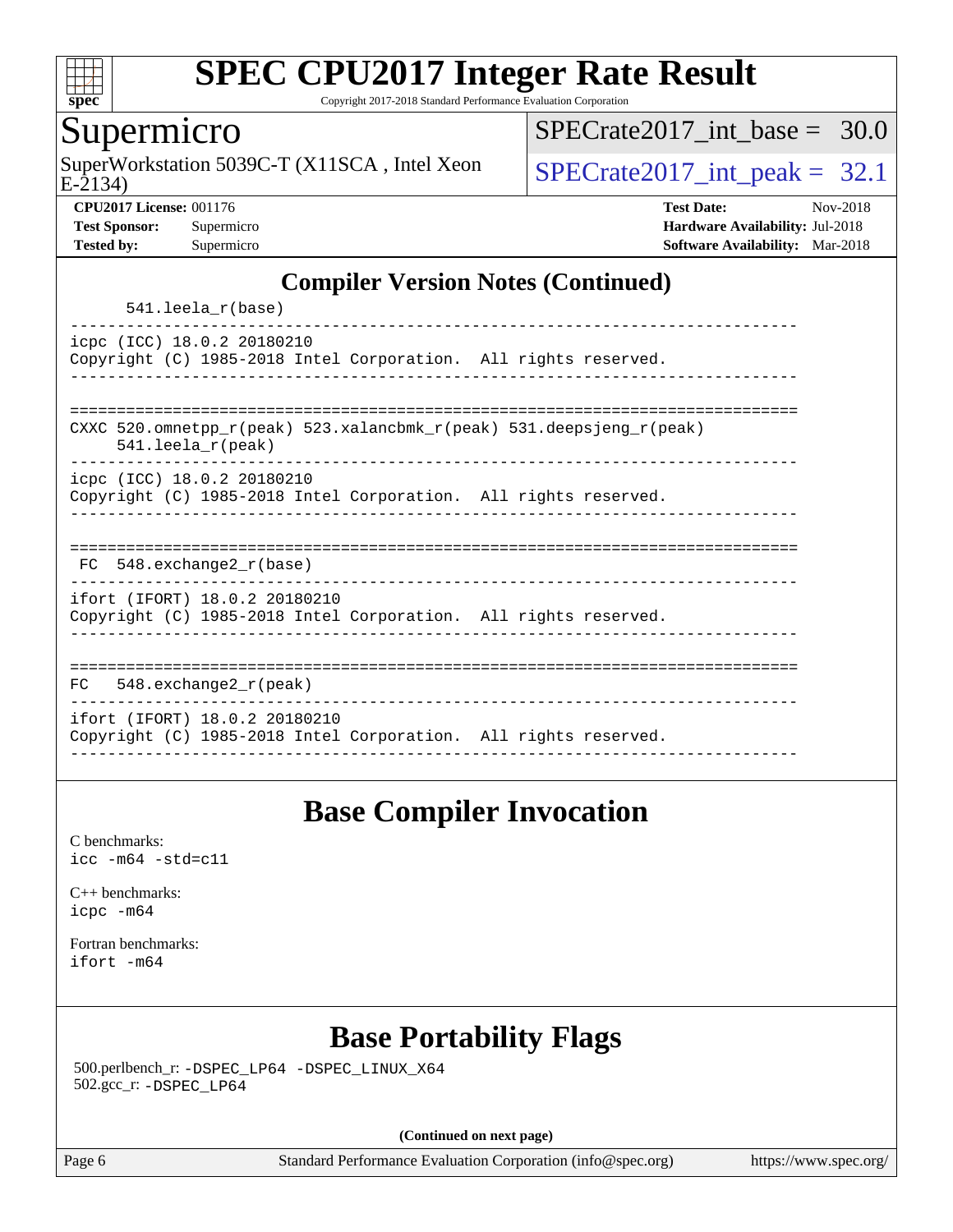

Copyright 2017-2018 Standard Performance Evaluation Corporation

#### Supermicro

E-2134) SuperWorkstation 5039C-T (X11SCA, Intel Xeon  $SPECrate2017$  int peak = 32.1

SPECrate2017 int\_base =  $30.0$ 

**[CPU2017 License:](http://www.spec.org/auto/cpu2017/Docs/result-fields.html#CPU2017License)** 001176 **[Test Date:](http://www.spec.org/auto/cpu2017/Docs/result-fields.html#TestDate)** Nov-2018 **[Test Sponsor:](http://www.spec.org/auto/cpu2017/Docs/result-fields.html#TestSponsor)** Supermicro **[Hardware Availability:](http://www.spec.org/auto/cpu2017/Docs/result-fields.html#HardwareAvailability)** Jul-2018 **[Tested by:](http://www.spec.org/auto/cpu2017/Docs/result-fields.html#Testedby)** Supermicro **[Software Availability:](http://www.spec.org/auto/cpu2017/Docs/result-fields.html#SoftwareAvailability)** Mar-2018

### **[Base Portability Flags \(Continued\)](http://www.spec.org/auto/cpu2017/Docs/result-fields.html#BasePortabilityFlags)**

 505.mcf\_r: [-DSPEC\\_LP64](http://www.spec.org/cpu2017/results/res2018q4/cpu2017-20181127-09964.flags.html#suite_basePORTABILITY505_mcf_r_DSPEC_LP64) 520.omnetpp\_r: [-DSPEC\\_LP64](http://www.spec.org/cpu2017/results/res2018q4/cpu2017-20181127-09964.flags.html#suite_basePORTABILITY520_omnetpp_r_DSPEC_LP64) 523.xalancbmk\_r: [-DSPEC\\_LP64](http://www.spec.org/cpu2017/results/res2018q4/cpu2017-20181127-09964.flags.html#suite_basePORTABILITY523_xalancbmk_r_DSPEC_LP64) [-DSPEC\\_LINUX](http://www.spec.org/cpu2017/results/res2018q4/cpu2017-20181127-09964.flags.html#b523.xalancbmk_r_baseCXXPORTABILITY_DSPEC_LINUX) 525.x264\_r: [-DSPEC\\_LP64](http://www.spec.org/cpu2017/results/res2018q4/cpu2017-20181127-09964.flags.html#suite_basePORTABILITY525_x264_r_DSPEC_LP64) 531.deepsjeng\_r: [-DSPEC\\_LP64](http://www.spec.org/cpu2017/results/res2018q4/cpu2017-20181127-09964.flags.html#suite_basePORTABILITY531_deepsjeng_r_DSPEC_LP64) 541.leela\_r: [-DSPEC\\_LP64](http://www.spec.org/cpu2017/results/res2018q4/cpu2017-20181127-09964.flags.html#suite_basePORTABILITY541_leela_r_DSPEC_LP64) 548.exchange2\_r: [-DSPEC\\_LP64](http://www.spec.org/cpu2017/results/res2018q4/cpu2017-20181127-09964.flags.html#suite_basePORTABILITY548_exchange2_r_DSPEC_LP64) 557.xz\_r: [-DSPEC\\_LP64](http://www.spec.org/cpu2017/results/res2018q4/cpu2017-20181127-09964.flags.html#suite_basePORTABILITY557_xz_r_DSPEC_LP64)

### **[Base Optimization Flags](http://www.spec.org/auto/cpu2017/Docs/result-fields.html#BaseOptimizationFlags)**

[C benchmarks](http://www.spec.org/auto/cpu2017/Docs/result-fields.html#Cbenchmarks):

[-Wl,-z,muldefs](http://www.spec.org/cpu2017/results/res2018q4/cpu2017-20181127-09964.flags.html#user_CCbase_link_force_multiple1_b4cbdb97b34bdee9ceefcfe54f4c8ea74255f0b02a4b23e853cdb0e18eb4525ac79b5a88067c842dd0ee6996c24547a27a4b99331201badda8798ef8a743f577) [-xCORE-AVX2](http://www.spec.org/cpu2017/results/res2018q4/cpu2017-20181127-09964.flags.html#user_CCbase_f-xCORE-AVX2) [-ipo](http://www.spec.org/cpu2017/results/res2018q4/cpu2017-20181127-09964.flags.html#user_CCbase_f-ipo) [-O3](http://www.spec.org/cpu2017/results/res2018q4/cpu2017-20181127-09964.flags.html#user_CCbase_f-O3) [-no-prec-div](http://www.spec.org/cpu2017/results/res2018q4/cpu2017-20181127-09964.flags.html#user_CCbase_f-no-prec-div) [-qopt-mem-layout-trans=3](http://www.spec.org/cpu2017/results/res2018q4/cpu2017-20181127-09964.flags.html#user_CCbase_f-qopt-mem-layout-trans_de80db37974c74b1f0e20d883f0b675c88c3b01e9d123adea9b28688d64333345fb62bc4a798493513fdb68f60282f9a726aa07f478b2f7113531aecce732043) [-L/usr/local/je5.0.1-64/lib](http://www.spec.org/cpu2017/results/res2018q4/cpu2017-20181127-09964.flags.html#user_CCbase_jemalloc_link_path64_4b10a636b7bce113509b17f3bd0d6226c5fb2346b9178c2d0232c14f04ab830f976640479e5c33dc2bcbbdad86ecfb6634cbbd4418746f06f368b512fced5394) [-ljemalloc](http://www.spec.org/cpu2017/results/res2018q4/cpu2017-20181127-09964.flags.html#user_CCbase_jemalloc_link_lib_d1249b907c500fa1c0672f44f562e3d0f79738ae9e3c4a9c376d49f265a04b9c99b167ecedbf6711b3085be911c67ff61f150a17b3472be731631ba4d0471706)

[C++ benchmarks:](http://www.spec.org/auto/cpu2017/Docs/result-fields.html#CXXbenchmarks)

```
-Wl,-z,muldefs -xCORE-AVX2 -ipo -O3 -no-prec-div
-qopt-mem-layout-trans=3 -L/usr/local/je5.0.1-64/lib -ljemalloc
```
[Fortran benchmarks](http://www.spec.org/auto/cpu2017/Docs/result-fields.html#Fortranbenchmarks):

[-Wl,-z,muldefs](http://www.spec.org/cpu2017/results/res2018q4/cpu2017-20181127-09964.flags.html#user_FCbase_link_force_multiple1_b4cbdb97b34bdee9ceefcfe54f4c8ea74255f0b02a4b23e853cdb0e18eb4525ac79b5a88067c842dd0ee6996c24547a27a4b99331201badda8798ef8a743f577) [-xCORE-AVX2](http://www.spec.org/cpu2017/results/res2018q4/cpu2017-20181127-09964.flags.html#user_FCbase_f-xCORE-AVX2) [-ipo](http://www.spec.org/cpu2017/results/res2018q4/cpu2017-20181127-09964.flags.html#user_FCbase_f-ipo) [-O3](http://www.spec.org/cpu2017/results/res2018q4/cpu2017-20181127-09964.flags.html#user_FCbase_f-O3) [-no-prec-div](http://www.spec.org/cpu2017/results/res2018q4/cpu2017-20181127-09964.flags.html#user_FCbase_f-no-prec-div) [-qopt-mem-layout-trans=3](http://www.spec.org/cpu2017/results/res2018q4/cpu2017-20181127-09964.flags.html#user_FCbase_f-qopt-mem-layout-trans_de80db37974c74b1f0e20d883f0b675c88c3b01e9d123adea9b28688d64333345fb62bc4a798493513fdb68f60282f9a726aa07f478b2f7113531aecce732043) [-nostandard-realloc-lhs](http://www.spec.org/cpu2017/results/res2018q4/cpu2017-20181127-09964.flags.html#user_FCbase_f_2003_std_realloc_82b4557e90729c0f113870c07e44d33d6f5a304b4f63d4c15d2d0f1fab99f5daaed73bdb9275d9ae411527f28b936061aa8b9c8f2d63842963b95c9dd6426b8a) [-L/usr/local/je5.0.1-64/lib](http://www.spec.org/cpu2017/results/res2018q4/cpu2017-20181127-09964.flags.html#user_FCbase_jemalloc_link_path64_4b10a636b7bce113509b17f3bd0d6226c5fb2346b9178c2d0232c14f04ab830f976640479e5c33dc2bcbbdad86ecfb6634cbbd4418746f06f368b512fced5394) [-ljemalloc](http://www.spec.org/cpu2017/results/res2018q4/cpu2017-20181127-09964.flags.html#user_FCbase_jemalloc_link_lib_d1249b907c500fa1c0672f44f562e3d0f79738ae9e3c4a9c376d49f265a04b9c99b167ecedbf6711b3085be911c67ff61f150a17b3472be731631ba4d0471706)

### **[Peak Compiler Invocation](http://www.spec.org/auto/cpu2017/Docs/result-fields.html#PeakCompilerInvocation)**

[C benchmarks \(except as noted below\)](http://www.spec.org/auto/cpu2017/Docs/result-fields.html#Cbenchmarksexceptasnotedbelow): [icc -m64 -std=c11](http://www.spec.org/cpu2017/results/res2018q4/cpu2017-20181127-09964.flags.html#user_CCpeak_intel_icc_64bit_c11_33ee0cdaae7deeeab2a9725423ba97205ce30f63b9926c2519791662299b76a0318f32ddfffdc46587804de3178b4f9328c46fa7c2b0cd779d7a61945c91cd35)

502.gcc\_r: [icc -m32 -std=c11 -L/home/prasadj/specdev/IC18u2\\_Internal/lin\\_18\\_0\\_20180210/compiler/lib/ia32\\_lin](http://www.spec.org/cpu2017/results/res2018q4/cpu2017-20181127-09964.flags.html#user_peakCCLD502_gcc_r_intel_icc_a481ac844e7127046fad14d498c730a1848fa901fbbb2c3dfdd5e9fbbac777c8009953946d55d8b6afe8ed0da70dd2b4f8dedbdf7ab1ee211ba70d24a5d89f85)

[C++ benchmarks \(except as noted below\):](http://www.spec.org/auto/cpu2017/Docs/result-fields.html#CXXbenchmarksexceptasnotedbelow) [icpc -m64](http://www.spec.org/cpu2017/results/res2018q4/cpu2017-20181127-09964.flags.html#user_CXXpeak_intel_icpc_64bit_4ecb2543ae3f1412ef961e0650ca070fec7b7afdcd6ed48761b84423119d1bf6bdf5cad15b44d48e7256388bc77273b966e5eb805aefd121eb22e9299b2ec9d9)

523.xalancbmk\_r: [icpc -m32 -L/home/prasadj/specdev/IC18u2\\_Internal/lin\\_18\\_0\\_20180210/compiler/lib/ia32\\_lin](http://www.spec.org/cpu2017/results/res2018q4/cpu2017-20181127-09964.flags.html#user_peakCXXLD523_xalancbmk_r_intel_icpc_c6d030cd79af6ea7d6fb64c57e8fe7ae8fe0b96fc5a3b3f4a10e3273b3d7fa9decd8263f6330cef23f751cb093a69fae84a2bf4c243500a8eed069248128076f)

[Fortran benchmarks](http://www.spec.org/auto/cpu2017/Docs/result-fields.html#Fortranbenchmarks): [ifort -m64](http://www.spec.org/cpu2017/results/res2018q4/cpu2017-20181127-09964.flags.html#user_FCpeak_intel_ifort_64bit_24f2bb282fbaeffd6157abe4f878425411749daecae9a33200eee2bee2fe76f3b89351d69a8130dd5949958ce389cf37ff59a95e7a40d588e8d3a57e0c3fd751)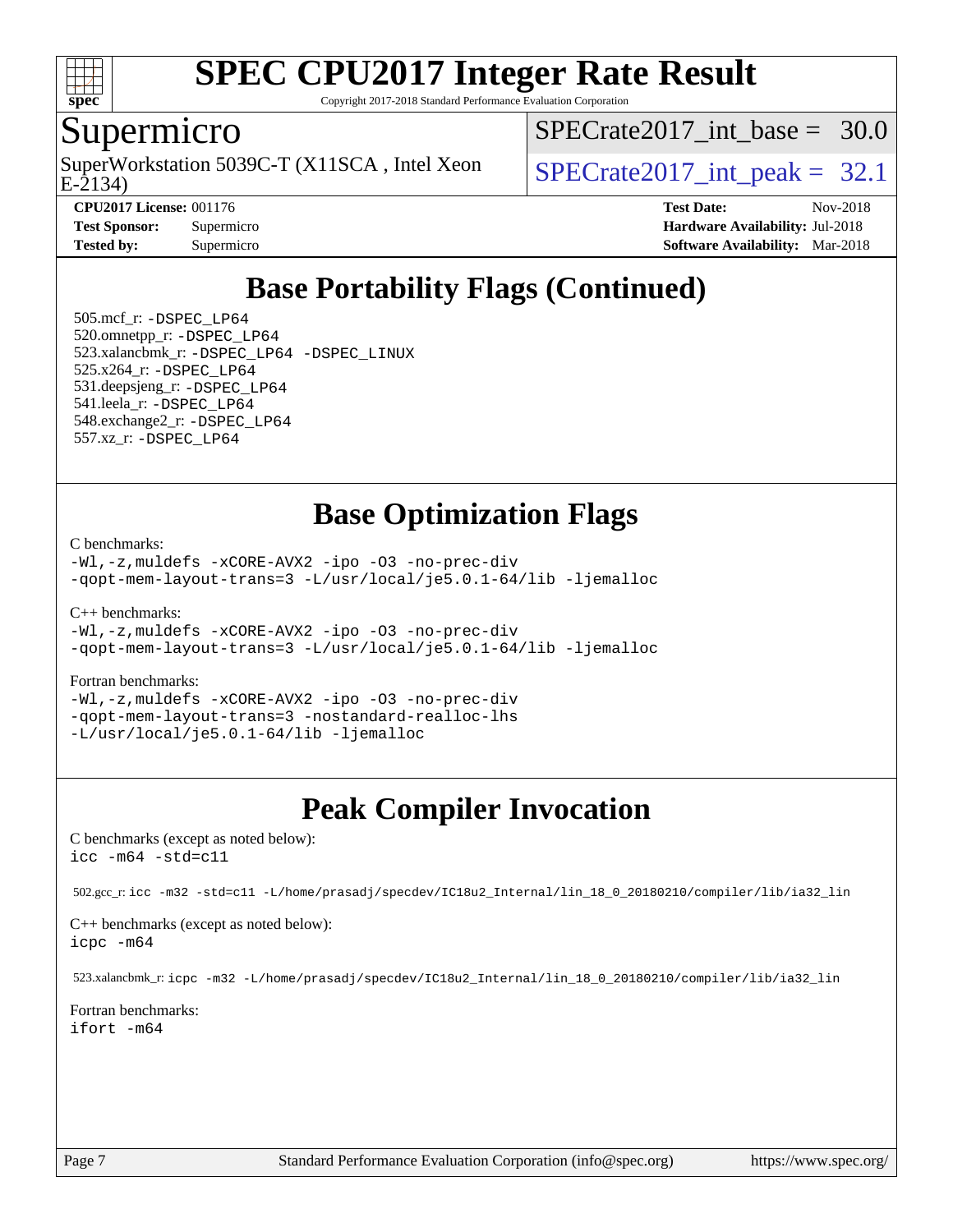

Copyright 2017-2018 Standard Performance Evaluation Corporation

#### Supermicro

SuperWorkstation 5039C-T (X11SCA, Intel Xeon  $SPECrate2017$  int peak = 32.1

SPECrate2017 int\_base =  $30.0$ 

E-2134)

**[CPU2017 License:](http://www.spec.org/auto/cpu2017/Docs/result-fields.html#CPU2017License)** 001176 **[Test Date:](http://www.spec.org/auto/cpu2017/Docs/result-fields.html#TestDate)** Nov-2018 **[Test Sponsor:](http://www.spec.org/auto/cpu2017/Docs/result-fields.html#TestSponsor)** Supermicro **[Hardware Availability:](http://www.spec.org/auto/cpu2017/Docs/result-fields.html#HardwareAvailability)** Jul-2018 **[Tested by:](http://www.spec.org/auto/cpu2017/Docs/result-fields.html#Testedby)** Supermicro **Supermicro [Software Availability:](http://www.spec.org/auto/cpu2017/Docs/result-fields.html#SoftwareAvailability)** Mar-2018

### **[Peak Portability Flags](http://www.spec.org/auto/cpu2017/Docs/result-fields.html#PeakPortabilityFlags)**

 500.perlbench\_r: [-DSPEC\\_LP64](http://www.spec.org/cpu2017/results/res2018q4/cpu2017-20181127-09964.flags.html#b500.perlbench_r_peakPORTABILITY_DSPEC_LP64) [-DSPEC\\_LINUX\\_X64](http://www.spec.org/cpu2017/results/res2018q4/cpu2017-20181127-09964.flags.html#b500.perlbench_r_peakCPORTABILITY_DSPEC_LINUX_X64) 502.gcc\_r: [-D\\_FILE\\_OFFSET\\_BITS=64](http://www.spec.org/cpu2017/results/res2018q4/cpu2017-20181127-09964.flags.html#user_peakPORTABILITY502_gcc_r_file_offset_bits_64_5ae949a99b284ddf4e95728d47cb0843d81b2eb0e18bdfe74bbf0f61d0b064f4bda2f10ea5eb90e1dcab0e84dbc592acfc5018bc955c18609f94ddb8d550002c) 505.mcf\_r: [-DSPEC\\_LP64](http://www.spec.org/cpu2017/results/res2018q4/cpu2017-20181127-09964.flags.html#suite_peakPORTABILITY505_mcf_r_DSPEC_LP64) 520.omnetpp\_r: [-DSPEC\\_LP64](http://www.spec.org/cpu2017/results/res2018q4/cpu2017-20181127-09964.flags.html#suite_peakPORTABILITY520_omnetpp_r_DSPEC_LP64) 523.xalancbmk\_r: [-D\\_FILE\\_OFFSET\\_BITS=64](http://www.spec.org/cpu2017/results/res2018q4/cpu2017-20181127-09964.flags.html#user_peakPORTABILITY523_xalancbmk_r_file_offset_bits_64_5ae949a99b284ddf4e95728d47cb0843d81b2eb0e18bdfe74bbf0f61d0b064f4bda2f10ea5eb90e1dcab0e84dbc592acfc5018bc955c18609f94ddb8d550002c) [-DSPEC\\_LINUX](http://www.spec.org/cpu2017/results/res2018q4/cpu2017-20181127-09964.flags.html#b523.xalancbmk_r_peakCXXPORTABILITY_DSPEC_LINUX) 525.x264\_r: [-DSPEC\\_LP64](http://www.spec.org/cpu2017/results/res2018q4/cpu2017-20181127-09964.flags.html#suite_peakPORTABILITY525_x264_r_DSPEC_LP64) 531.deepsjeng\_r: [-DSPEC\\_LP64](http://www.spec.org/cpu2017/results/res2018q4/cpu2017-20181127-09964.flags.html#suite_peakPORTABILITY531_deepsjeng_r_DSPEC_LP64) 541.leela\_r: [-DSPEC\\_LP64](http://www.spec.org/cpu2017/results/res2018q4/cpu2017-20181127-09964.flags.html#suite_peakPORTABILITY541_leela_r_DSPEC_LP64) 548.exchange2\_r: [-DSPEC\\_LP64](http://www.spec.org/cpu2017/results/res2018q4/cpu2017-20181127-09964.flags.html#suite_peakPORTABILITY548_exchange2_r_DSPEC_LP64) 557.xz\_r: [-DSPEC\\_LP64](http://www.spec.org/cpu2017/results/res2018q4/cpu2017-20181127-09964.flags.html#suite_peakPORTABILITY557_xz_r_DSPEC_LP64)

### **[Peak Optimization Flags](http://www.spec.org/auto/cpu2017/Docs/result-fields.html#PeakOptimizationFlags)**

[C benchmarks](http://www.spec.org/auto/cpu2017/Docs/result-fields.html#Cbenchmarks):

```
 500.perlbench_r: -Wl,-z,muldefs -prof-gen(pass 1) -prof-use(pass 2) -ipo
-xCORE-AVX2 -O3 -no-prec-div -qopt-mem-layout-trans=3
-fno-strict-overflow -L/usr/local/je5.0.1-64/lib
-ljemalloc
 502.gcc_r: -Wl,-z,muldefs -prof-gen(pass 1) -prof-use(pass 2) -ipo
-xCORE-AVX2 -O3 -no-prec-div -qopt-mem-layout-trans=3
-L/usr/local/je5.0.1-32/lib -ljemalloc
505.\text{mcf}_r: basepeak = yes
 525.x264_r: -Wl,-z,muldefs -prof-gen(pass 1) -prof-use(pass 2) -ipo
-xCORE-AVX2 -O3 -no-prec-div -qopt-mem-layout-trans=3
-fno-alias -L/usr/local/je5.0.1-64/lib -ljemalloc
557.xz r: basepeak = yes
C++ benchmarks: 
 520.omnetpp_r: basepeak = yes
 523.xalancbmk_r: -Wl,-z,muldefs -prof-gen(pass 1) -prof-use(pass 2) -ipo
-xCORE-AVX2 -O3 -no-prec-div -qopt-mem-layout-trans=3
-L/usr/local/je5.0.1-32/lib -ljemalloc
 531.deepsjeng_r: basepeak = yes
 541.leela_r: -Wl,-z,muldefs -prof-gen(pass 1) -prof-use(pass 2) -ipo
-xCORE-AVX2 -O3 -no-prec-div -qopt-mem-layout-trans=3
                                       (Continued on next page)
```